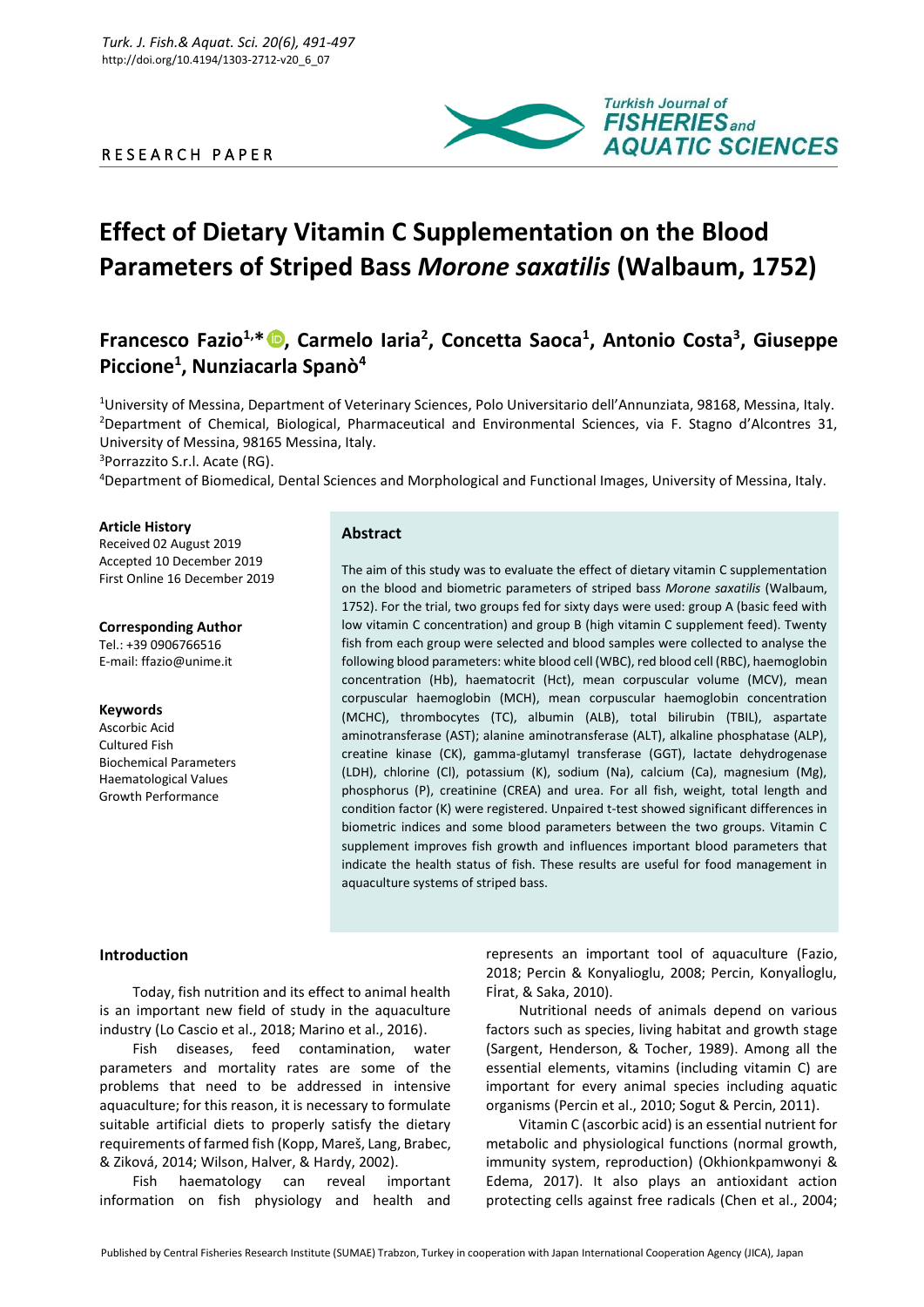Kiron, Puangkaew, Ishizaka, Satoh, & Watanabe, 2004; Sahoo & Mukherjee, 2002; Sau, Paul, Mohanta, & Mohanty, 2004) and facilitates inflammatory response (Petric et al., 2018; Renò, Aina, Gatti, & Cannas, 2005).

Despite the fact that biosynthesis of vitamin C occurrs in several animals, most fish species are unable to synthesize it (Chatterjee, 1973) as they do not have the enzyme L-gulonolattone oxidase which is responsible for synthesis from glucose (Darias, Mazurais, Koumoundouros, Cahu, & Zambonino-Infante, 2011); therefore, vitamin C must be supplied with the diet (Dabrowski, 2000).

Previous research showed the positive effect of dietary vitamin supplementation on fish physiological stress, improving the performance of cultured fish and decreasing mortality (De Andrade et al., 2007; Montero, Tort, Robaina, Vergara, & Izquierdo, 2001; Shiau & Hsu, 2002).

It was also widely demonstrated that supplementation of fish feed with high vitamin C doses stimulates the immune system enhancing antibody production, improving the immune response and preventing diseases (Azad, Dayal, Poornima, & Ali, 2007; Ortuño, Esteban, & Meseguer, 2003; Puangkaew et al., 2004).

Deficiencies of vitamin C in fish produce several morphological and physiological dysfunctions and abnormalities with clear clinical manifestations; this has been reported by several authors in previous works on various fish species (Alexis, Karanikolas, & Richards, 1997; Bahram Falahatkar, Dabrowski, & Arslan, 2011; Lewis‐McCrea & Lall, 2010; Sealey & Gatlin III, 2002; Wilson et al., 2002; Zhou, Wang, Wang, Xie, & Wang, 2012). Skeletal alterations, reduced growth, internal bleeding and increased mortality are some of the most important dysfunctions that can occur in fish deprived of vitamin C.

Our study investigated the effects of commercial feeds supplemented with different concentrations of vitamin C (ascorbic acid) on the biometric, haematological and some haematochemical parameters in striped bass *Morone saxatilis* (Walbaum, 1752) to

establish the beneficial effect of vitamin C on growth and blood parameters of this species.

#### **Materials and Methods**

#### **Experimental Design**

This study was performed on 40 adult striped bass *M. saxatilis*. General condition and health status of fish were evaluated by an external examination for any signs of abnormalities or infestations (Gaglio et al., 2016; Iaria et al., 2018; Iaria, et al., 2019); on the basis of this, all fish were considered healthy (Iaria, et al., 2019). Fish, coming from a Sicilian farm, in southern Italy, were bred in a recirculating aquaculture system (RAS) containing 6 tanks (8 m in diameter and 60  $m<sup>3</sup>$  in volume; stock density of 20 Kg-3 ). Water filtration was carried out with drum and biological filters and an anti-bacterial UV system (200-280 nm). Fish were bred under conditions of seasonal temperature and constant water parameters (Table 1) and fed twice a day. Before the trial, all fish showed mean body weight of 350-355 g. For the trial, we used two groups, in triplicate at the same conditions, fed for sixty days: group A (control with basic feed) using VERONESI BASIC 6G (protein 42%, lipid 18%, fiber 3.2%, ash 9%, phosphorus 1.4%, vitamin C 150 mg/kg, vitamin E 150 mg/kg)) and group B (supplement Vitamin C feed) using BIOMAR EFICO KAPPA 856 W (protein 42%, lipid 16%, fiber 3.5%, ash 6.2%, phosphorus 1.4%, vitamin C 500 mg/kg, vitamin E 150 mg/kg). Each group was reared in triplicate in three different tanks at the same experimental conditions.

After the experimental period we analysed 20 fish from each group, which were sampled randomly from the two groups of three different tanks. Prior to blood sampling, fish were anesthetized using biphenoxyethanol at a concentration of 0.6 mg/L (Carmelo Iaria, Saoca, et al., 2019). Immediately after anaesthetization, the fish were individually weighed using a precision balance (Kern 440-49 N, Germany) and total length was recorded using an ictiometer (Scubla SNC, 600 mm, Italy). The Condition Factor (K) was also

| Parameters      | Values             | Ranges                                   |
|-----------------|--------------------|------------------------------------------|
|                 | 23.5 °C            | 20 <x<27 td="" °c<=""></x<27>            |
| 0D              | 5 $mg/L$           | 4.5 <x<7.5 l<="" mg="" td=""></x<7.5>    |
| pH              |                    | 6.8 < X < 8.0                            |
| NH <sub>3</sub> | $0.01$ mg/L        | 0.00 < X < 0.2                           |
| NO <sub>2</sub> | $0.2 \text{ mg/L}$ | $0.00 < X < 0.5$ mg/L                    |
| NO <sub>3</sub> | $100 \text{ mg/L}$ | 0.00 <x<800 l<="" mg="" td=""></x<800>   |
| <b>CTD</b>      | 1000 uS/cm         | 400 <x<2000 cm<="" td="" µs=""></x<2000> |

**Table 1**. Range of water parameters in recirculating aquaculture system (RAS) for Striped bass *M. saxatilis*

Note: T (Temperature); OD (Dissolved Oxygen); pH; NH<sub>3</sub> (Ammonia); NO<sub>2</sub> (Nitrite); NO<sub>3</sub> (Nitrate); CTD (Conductivity).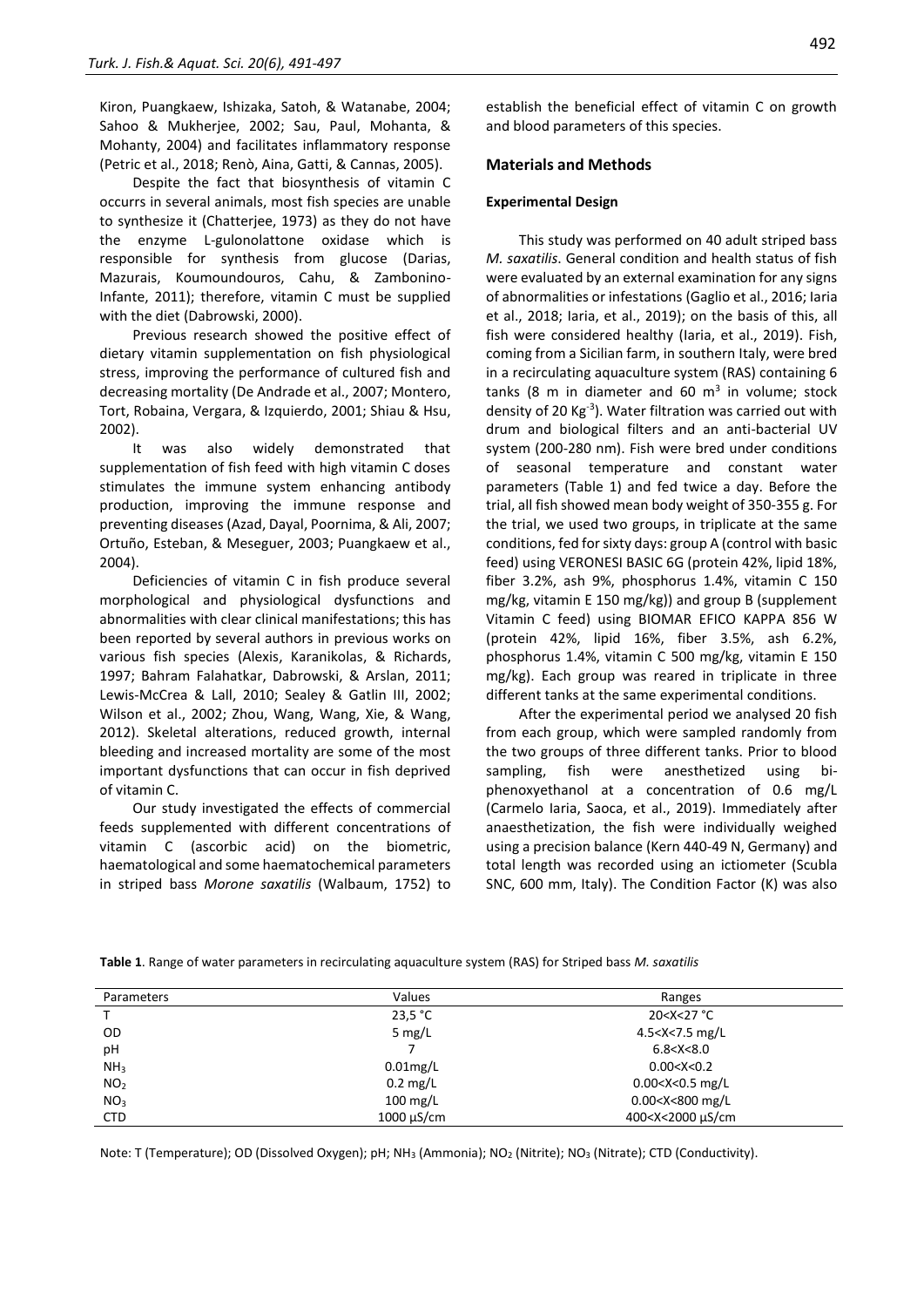calculated as  $W \times 100/L^3$  where *W* is the weight of the fish in grams (g), and L is the length of the fish in centimetres (cm). Blood samples were collected from individual fish on the same day, at 9 a.m., fasting, and were obtained from the caudal vein using sterile plastic syringe (2.5 mL). The samples were transferred into two different aliquots: one into microtubes containing ethylenediamine tetraacetic acid (EDTA) (ratio 1.26 mg/06 mL) (Miniplast 0.6 mL; LP Italiana Spa, Milano) as anticoagulant agent for the assessment of haematological profile, and one into a tube without anticoagulant for serum sample necessary to assess haematochemical parameters. Five fish were randomly sampled for histopathological analysis.

#### **Automatic Haematological Analysis**

Assessment of haematological parameters (white blood cell, WBC; red blood cell, RBC; haemoglobin concentration, Hb; haematocrit, Hct; mean corpuscular volume, MCV; mean corpuscular haemoglobin, MCH; mean corpuscular haemoglobin concentration, MCHC; thrombocytes, TC) was performed immediately after blood collection by an automatic method using a blood cell counter, HeCo Vet C (SEAC, Florence, Italy). This instrument uses a special lysing reagent for fish (SEAC, Code 71010460) previously employed to investigate haematological profile in various fish species (Fazio et al., 2013; Fazio, Saoca, Casella, Fortino, & Piccione, 2015; Fazio et al., 2019; Fazio, Saoca, Vazzana, & Piccione, 2017; Fazio, Arfuso, Levanti, Saoca, & Piccione, 2017; Fazio et al., 2013). Furthermore, this technique has been validated by Fazio et al., (2012) . All blood samples were analysed in triplicate by the same operator. To validate the reliability of the automatic method, a manual haematological analysis was also performed on all samples.

#### **Haematochemical Parameters**

For haematochemical analysis, sera were obtained by centrifugation (10 min at 3000 rpm at 4 °C) of blood samples and stored at -20 °C until needed. Measured haematochemical parameters include: albumin (ALB), total bilirubin (TBIL), aspartate aminotransferase (AST); alanine aminotransferase (ALT), alkaline phosphatase (ALP), creatine kinase (CK), gamma-glutamyl transferase (GGT), lactate dehydrogenase (LDH), chlorine (Cl), potassium (K), sodium (Na), calcium (Ca), magnesium (Mg), phosphorus (P), creatinine (CREA) and urea, which were determined by means of commercial kits (SEAC, Florence, Italy) using an automated analyser UV Spectrophotometer (SEAC, Slim, Florence, Italy). All blood samples were analysed in triplicate by the same operator.

Protocols of animal husbandry and experimentation were reviewed and approved in accordance with the standards recommended by the Guide for the Care and Use of Laboratory Animals and Directive 2010/63/EU for animal experiments.

#### **Statistical Analysis**

Analytical data, represented as mean ± standard deviation (SD), are the averages of three analyses carried out by the same operator.

Prior to statistical analysis, all obtained data were tested for normality using the Kolmogorov-Smirnov test. An unpaired *t*-test was applied to evaluate existing statistically significant differences in the haematological and haematochemical parameters between group A and group B of *M. saxatilis. P* values < 0.05 were considered statistically significant.

All results are expressed as mean ± standard deviation (SD). Data were analysed using statistical software prism v. 5.00 (Graphpad Software Ltd., USA, 2003).

#### **Results**

After 60 days of feeding trial, the basic feed (VERONESI BASIC 6G) showed a feed conversion ratio (FCR) of 1.3 and the higher Vitamin C supplement feed (BIOMAR EFICO KAPPA 856 W) showed a 1.25 FCR.

Mean values  $\pm$  SD of the haematological and haematochemical parameters evaluated in striped bass *M. saxatilis*(Walbaum, 1792) are reported in Table 2 and 3 respectively.

Unpaired *t*-test showed statistically significant differences in the biometric indices as weight and total length, in some blood parameters, WBC, RBC and MCH (Table 2) and ALT, LDH and P between the two groups of fish (Table 3). No statistical differences were found for the other studied blood parameters (Hb, Hct, MCV, MCHC, TC, ALB, TBIL, AST, ALP, CK, GGT, Cl, K, Na, Ca, Mg, CREA and urea).

Histopathological analysis did not show any sign of disease.

All data were analysed using statistical software Prism v.5.00 (Graphpad Software Ltd., USA, 2003).

#### **Discussion**

Our results show significant differences in biometric indices (weight and total length), and haematological (WBC, RBC and MCH) and haematochemical parameters (ALT, LDH and P) between the two groups of *M. saxatilis* fed with two different diets.

In this study, the fish fed with a diet strongly supplemented with vitamin C (group B) showed weight and total length values which were significantly higher compared to fish fed with a diet with a low vitamin supplementation (group A). These data indicate that dietary vitamin C improves the growth performance of *M. saxatilis* in accordance with previous works on other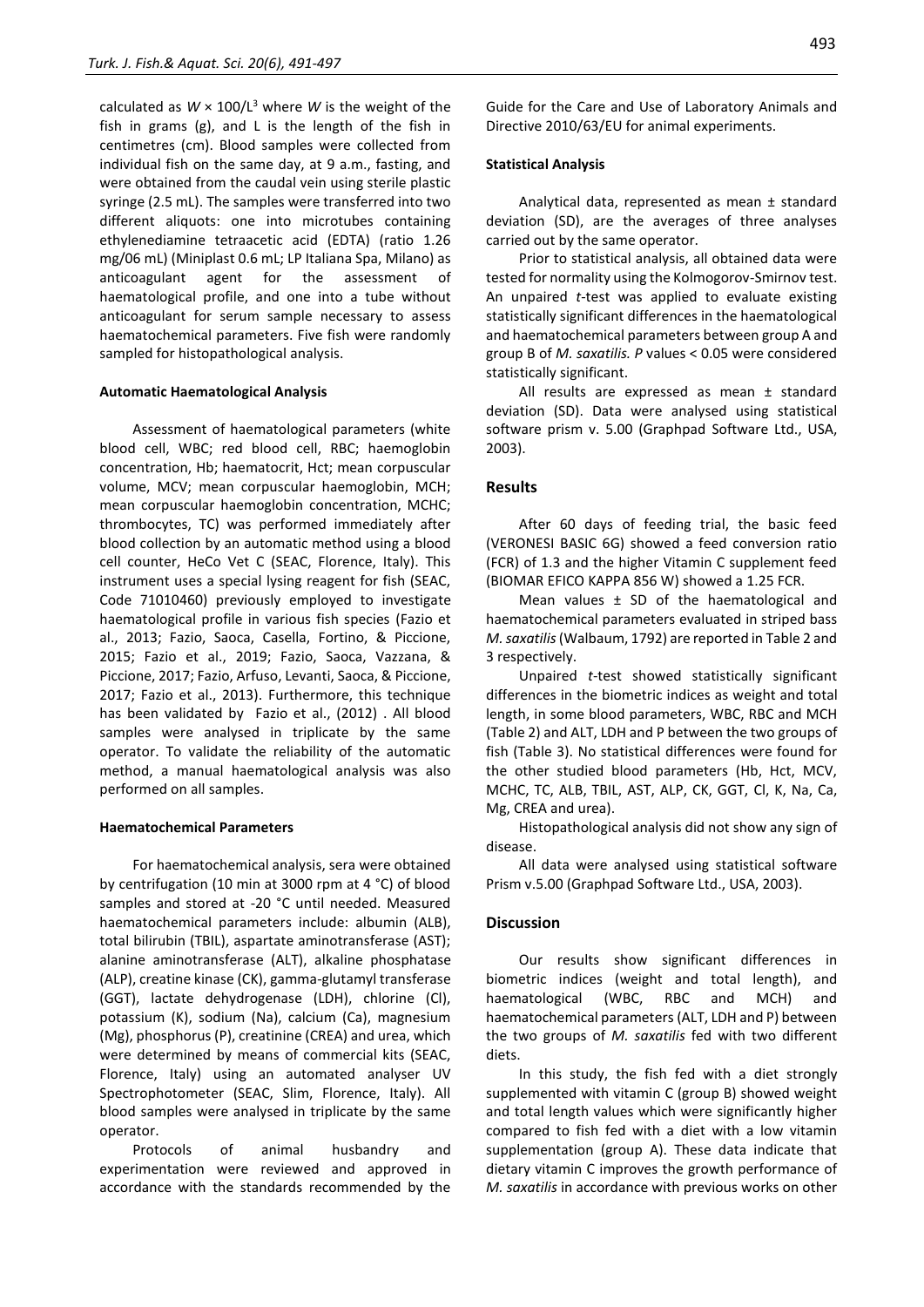**Table 2**. Mean values ± SD of biometric indices and hematological parameters of striped bass Morone saxatilis (Walbaum, 1792) in group A (control) and group B (Vit C supplemented) after 60-day feeding trial. Means without the same alphabetical characters within the same parameters represent statistical differences (*P* < 0.05)

|                       | Means <b>±SD</b>              |                      |  |
|-----------------------|-------------------------------|----------------------|--|
| Parameters            | Group A                       | Group B              |  |
| Weigh $(g)$           | 448.50 ± 25.07 <sup>a</sup>   | $518.00 \pm 21.03^b$ |  |
| Total length (cm)     | $35.25 \pm 0.64$ <sup>a</sup> | $37.95 \pm 0.49^b$   |  |
| Condition factor K    | $1.01 \pm 0.03$               | $0.95 \pm 0.02$      |  |
| WBC ( $x 10^3/\mu$ L) | 30.94±2.07 <sup>a</sup>       | $36.49 \pm 1.66^b$   |  |
| RBC ( $x 10^6/\mu$ L) | $2.95 \pm 0.09$ <sup>a</sup>  | $3.25 \pm 0.06^b$    |  |
| Hb(g/dL)              | $10.66 \pm 0.25$              | $11.04 \pm 0.18$     |  |
| Hct (%)               | $34.62 \pm 1.11$              | $35.88 \pm 0.98$     |  |
| MCV(fL)               | $118.2 \pm 3.67$              | 110.80±3.89          |  |
| MCH(pg)               | $36.34 \pm 0.76$ <sup>a</sup> | $34.10 \pm 0.53^b$   |  |
| MCHC (%)              | $31.14 \pm 0.86$              | $31.20 \pm 1.02$     |  |
| TC ( $x 10^3/\mu$ L)  | $87.30 \pm 1.30$              | $87.15 \pm 0.92$     |  |

Note: SD (standard deviation); WBC (white blood cell); RBC (red blood cell); Hb (hemoglobin concentration); Hct (hematocrit); MCV (mean corpuscular volume); MCH (mean corpuscular hemoglobin); MCHC (mean corpuscular hemoglobin concentration); TC (thrombocytes).

**Table 3**. Mean values ± SD of haematochemical parameters of striped bass *Morone saxatilis* (Walbaum, 1792) in group A (control) and group B (Vit C supplemented) after 60-day feeding trial. Means without the same alphabetical characters within the same parameters represent statistical differences (*P* < 0.05)

| Parameters    | Means ± SD                     |                         |  |
|---------------|--------------------------------|-------------------------|--|
|               | Group A                        | Group B                 |  |
| ALB $(g/L)$   | $13.80 \pm 0.20$               | $13.60 \pm 0.10$        |  |
| TBIL (µmol/L) | 13.85± 1.00                    | $14.02 \pm 1.30$        |  |
| AST $(U/I)$   | $32.00 \pm 2.25$               | $26.40 \pm 1.70$        |  |
| ALT (U/I)     | $0.55 \pm 0.11^a$              | $0.85 \pm 0.08^{\rm b}$ |  |
| ALP $(U/I)$   | $62.40 \pm 1.65$               | $61.45 \pm 1.51$        |  |
| CK (U/I)      | $414.30 \pm 25.97$             | $443.50 \pm 33.98$      |  |
| GGT (U/I)     | $0.80 \pm 0.15$                | $0.90 \pm 0.14$         |  |
| LDH $(U/I)$   | $112.10 \pm 4.53$ <sup>a</sup> | $95.85 \pm 4.98^b$      |  |
| CI (mmol/L)   | $145.30 \pm 0.57$              | $143.80 \pm 0.54$       |  |
| $K$ (mmol/L)  | $5.49 \pm 0.22$                | $5.10 \pm 0.24$         |  |
| Na (mmol/L)   | $164.20 \pm 0.69$              | $162.60 \pm 0.69$       |  |
| Ca (mmol/L)   | $3.41 \pm 0.07$                | $3.35 \pm 0.06$         |  |
| $Mg$ (mmol/L) | $1.16 \pm 0.03$                | $1.18 \pm 0.03$         |  |
| $P$ (mmol/L)  | $3.03 \pm 0.06^a$              | $2.72 \pm 0.08^{\rm b}$ |  |
| CREA (µmol/L) | $15.91 \pm 1.50$               | $18.56 \pm 1.50$        |  |
| UREA (mmol/L) | $0.010 \pm 0.00$               | $0.01 \pm 0.00$         |  |

Note: *ALB (albumin); TBIL (total bilirubin); aspartate aminotransferase (AST); alanine aminotransferase (ALT); alkaline phosphatase (ALP); creatine kinase (CK);* gamma-glutamyl transferase (GGT); *lactate dehydrogenase (LDH); chlorine (Cl); potassium (K); sodium (Na); calcium (Ca); magnesium (Mg); phosphorus (P); creatinine (CREA).*

species of fish such as Japanese seabass (*Lateolabrax japonicas*) (Ai *et al*., 2004), juvenile grouper (*Epinephelus Malabaricus*) (Lin & Shiau, 2005) and rainbow trout *Oncorhynchus mykiss* (Dadar et al., 2016), in which a positive effect of Vitamin C on growth was shown.

Regarding the effect of vitamin C on haematology and biochemistry of striped bass *M. saxatilis,* as well as biometric indices, also some of the blood parameters studied in our research (WBC, RBC and LDH) exhibited significant differences in the two groups. In particular, WBC and RBC showed significantly higher values (*P* < 0.05) in group B than group A. Similar results were

previously found by Nsonga, Kang'Ombe, Mfitilodze, Soko, and Mtethiwa (2009) in juvenile tilapia (*Oreochromis karongae*) (Trewavas 1941). Falahatkar (2005), in his research on the effect of different levels of diet vitamin C on haematological parameters of great sturgeon (*Huso huso*) (Linnaeus 1758), showed that there were significant differences in WBC in relation to different levels.

A significant influence of diets containing different levels of vitamin C on RBC values has also been observed in channel catfish (*Ictalurus punctatus*) (Refinesque 1818) (Lim, Klesius, Li, & Robinson, 2000), in gilthead seabream (*Sparus aurata*) (Linnaeus 1758) (Montero *et*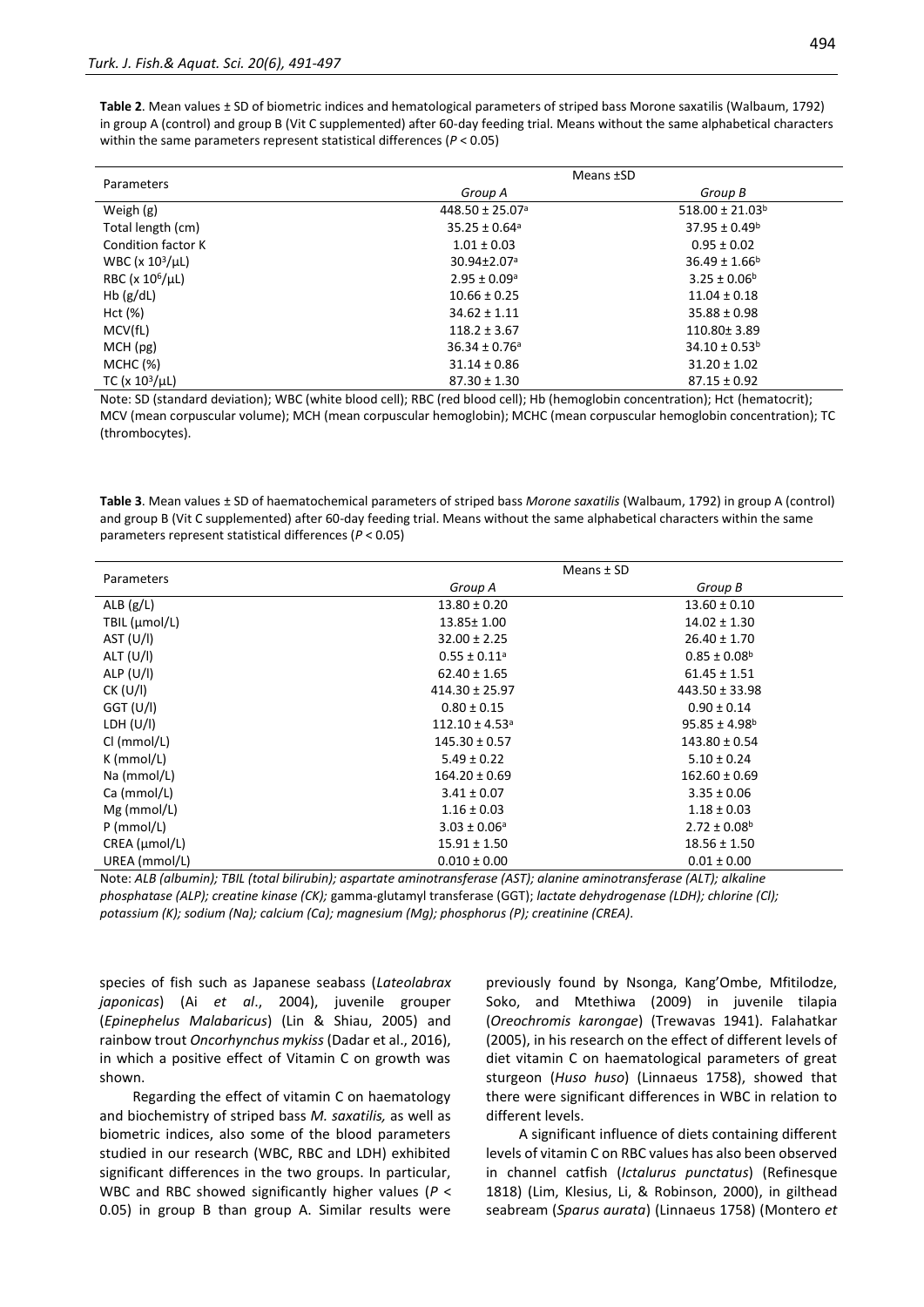*al*., 2001) and in piracuru (*Arapaima gigas*) (Cuvier 1829) (De Andrade *et al*., 2007).

The significant influence of vitamin C on WBC and RBC values is due to the powerful antioxidant action of vitamin C that protects various tissues of fish, including WBC and RBC, against oxidative damage (Sahoo & Mukherjee, 2003).

Farmed fish are frequently exposed to several stressors under culture conditions. WBC and RBC are useful indices of physiological response to stress in fish; leukocytes are involved in non-specific defence mechanisms of animals against situations of stress, inducing protection against diseases (Percİn & Sogut, 2010). Moreover, it is well known that the addition of vitamin C in fish diet increases the production of antibodies against pathogens, thus reducing stress (Ai et al., 2004; Chen et al., 2004; Lin & Shiau, 2005; Ortuño et al., 2003).

Unlike WBC and RBC, in our study, MCH values were significantly lower in group B.

Hb, Hct, MCV, MCHC and TC showed no significant differences between groups A and B.

Among all haematochemical parameters evaluated, only the enzyme lactate dehydrogenase showed significant differences between the two studied groups exhibiting significantly higher values in group B than group A. The vitamin C supplement seems to improve fish growth performance and influence important blood parameters that indicate the health status of fish (Percin & Konyalioglu, 2008; Percİn & Sogut, 2010). This result will be helpful for food management in aquaculture systems of striped bass. Further investigations are necessary to better understand all the benefits brought about by the use of dietary vitamin C supplementation in different species of cultured fish.

#### **References**

- Ai, Q., Mai, K., Zhang, C., Xu, W., Duan, Q., Tan, B., & Liufu, Z. (2004). Effects of dietary vitamin C on growth and immune response of Japanese seabass, Lateolabrax japonicus. *Aquaculture*, *242*(1–4), 489–500.
- Alexis, M. N., Karanikolas, K. K., & Richards, R. H. (1997). Pathological findings owing to the lack of ascorbic acid in cultured gilthead bream (*Sparus aurata* L.). *Aquaculture*, *151*(1–4), 209–218.
- Azad, I. S., Dayal, J. S., Poornima, M., & Ali, S. A. (2007). Supra dietary levels of vitamins C and E enhance antibody production and immune memory in juvenile milkfish, *Chanos chanos* (Forsskal) to formalin-killed Vibrio vulnificus. *Fish & Shellfish Immunology*, *23*(1), 154–163.
- Chatterjee, I. B. (1973). Evolution and the biosynthesis of ascorbic acid. *Science*, *182*(4118), 1271–1272.
- Chen, R., Lochmann, R., Goodwin, A., Praveen, K., Dabrowski, K., & Lee, K.-J. (2004). Effects of dietary vitamins C and E on alternative complement activity, hematology, tissue composition, vitamin concentrations and response to heat stress in juvenile golden shiner (*Notemigonus crysoleucas*). *Aquaculture*, *242*(1–4), 553–569.
- Dadar, M., Adel, M., Ferrante, M., Nasrollahzadeh Saravi, H., Copat, C., & Oliveri Conti, G. (2016). Potential risk assessment of trace metals accumulation in food, water and edible tissue of rainbow trout (*Oncorhynchus mykiss*) farmed in Haraz River, northern Iran. *Toxin Reviews*, *35*(3–4), 141–146.
- Darias, M. J., Mazurais, D., Koumoundouros, G., Cahu, C. L., & Zambonino-Infante, J. L. (2011). Overview of vitamin D and C requirements in fish and their influence on the skeletal system. *Aquaculture*, *315*(1–2), 49–60.
- De Andrade, J. I. A., Ono, E. A., De Menezes, G. C., Brasil, E. M., Roubach, R., Urbinati, E. C., … Affonso, E. G. (2007). Influence of diets supplemented with vitamins C and E on pirarucu (*Arapaima gigas*) blood parameters. *Comparative Biochemistry and Physiology Part A: Molecular & Integrative Physiology*, *146*(4), 576–580.
- Falahatkar, B. (2005). *The effect of dietary vitamin C on some of hematologhc biochemistry and growth indexes of great sturgeon (Huso huso)*. Ph. D. Thesis, Tarbiat Modaarres University, Tehran, Iran (Persian).
- Falahatkar, Bahram, Dabrowski, K., & Arslan, M. (2011). Ascorbic acid turnover in rainbow trout, *Oncorhynchus mykiss*: Is there a vitamin enrichment effect during embryonic period on the juvenile fish "sensitivity" to deficiency? *Aquaculture*, *320*(1–2), 99–105.
- Fazio, F. (2019). Fish hematology analysis as an important tool of aquaculture: a review. *Aquaculture*, *500, 237-242*.
- Fazio, F, Faggio, C., Marafioti, S., Torre, A., Sanfilippo, M., & Piccione, G. (2013). Effect of water quality on hematological and biochemical parameters of *Gobius niger* caught in Faro lake (Sicily). *Iranian Journal of Fisheries Sciences*, *12*(1), 219–231.
- Fazio, F, Saoca, C., Casella, S., Fortino, G., & Piccione, G. (2015). Relationship between blood parameters and biometric indices of *Sparus aurata* and *Dicentrarcus labrax* cultured in onshore tanks. *Marine and Freshwater Behaviour and Physiology*, *48*(4), 289–296.
- Fazio, F, Saoca, C., Ferrantelli, V., Cammilleri, G., Capillo, G., & Piccione, G. (2019). Relationship between arsenic accumulation in tissues and hematological parameters in mullet caught in Faro Lake: a preliminary study. *Environmental Science and Pollution Research*, 1–7.
- Fazio, F, Saoca, C., Vazzana, I., & Pic-cione, G. (2017). Influence of body size on Blood hemogram in rainbow trout *Oncorhynchus mykiss*(Walbaum, 1792). *Vet Med Open J. 2*, 91–94.
- Fazio, Francesco, Arfuso, F., Levanti, M., Saoca, C., & Piccione, G. (2017). High stocking density and water salinity levels influence haematological and serum protein profiles in mullet *Mugil cephalus*, Linnaeus, 1758. *Cahiers De Biologie Marine*, *58*(3), 331–339.
- Fazio, Francesco, Filiciotto, F., Marafioti, S., Di Stefano, V., Assenza, A., Placenti, F., … Mazzola, S. (2012). Automatic analysis to assess haematological parameters in farmed gilthead sea bream (Sparus aurata Linnaeus, 1758). *Marine and Freshwater Behaviour and Physiology*, *45*(1), 63–73.
- Fazio, Francesco, Marafioti, S., Torre, A., Sanfilippo, M., Panzera, M., & Faggio, C. (2013). Haematological and serum protein profiles of *Mugil cephalus*: effect of two different habitats. *Ichthyological Research*, *60*(1), 36–42.
- Gaglio, G., Reina, V., Caffara, M., Gjurcevic, E., Iaria, C., & Marino, F. (2016). Risk of introduction of *Clinostomum*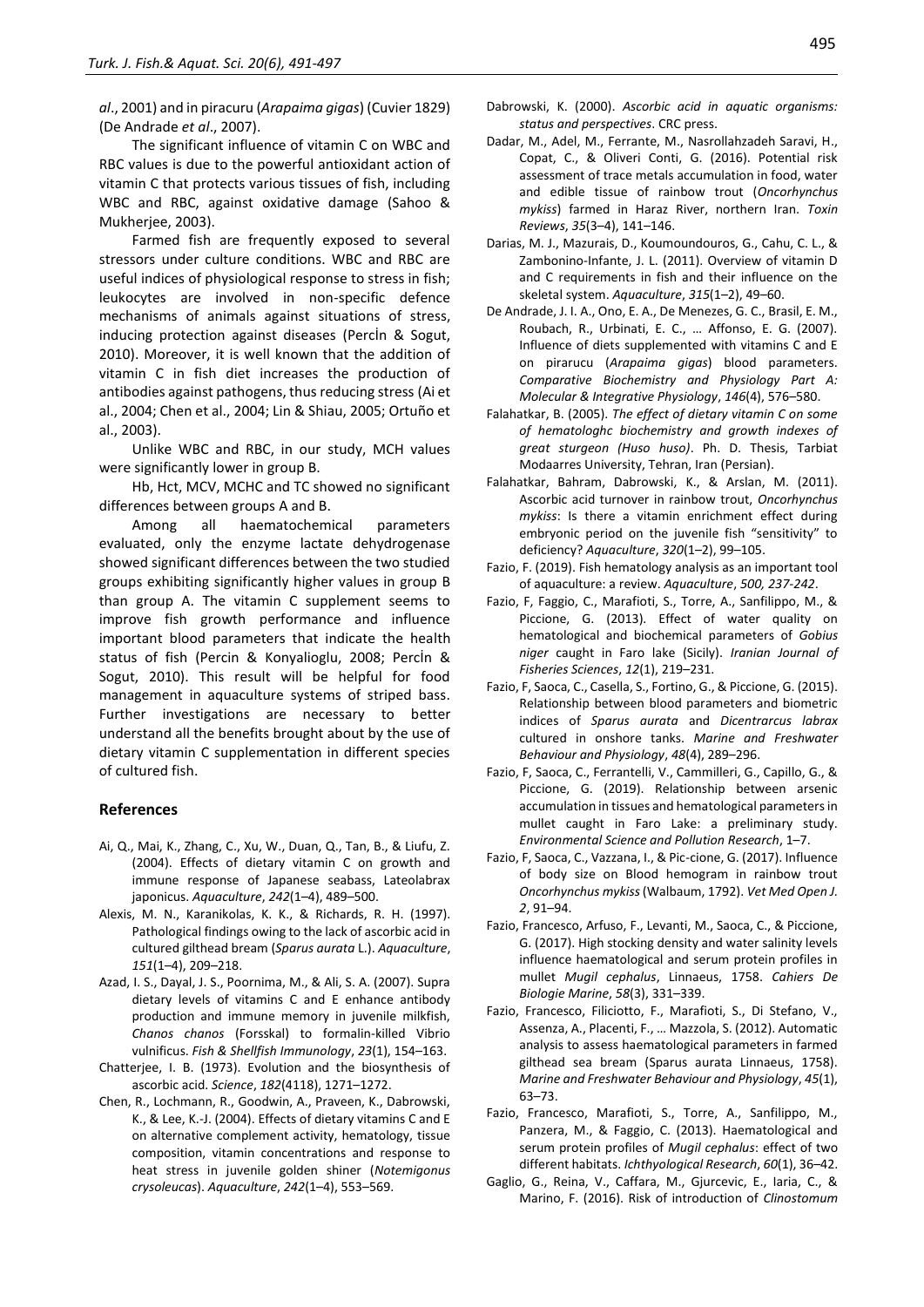*complanatum* (Digenea: Clinostomidae) to Sicily through use of *Cobitis bilineata* (Canestrini, 1865) as live baits. *Bulletin of the European Association of Fish Pathologists*, *36*(3).

- Iaria, C, Ieni, A., Corti, I., Puleio, R., Brachelente, C., Mazzullo, G., & Lanteri, G. (2018). Immunohistochemical study of four fish tumors. *Journal of Aquatic Animal Health*.
- Iaria, Carmelo, Migliore, S., Macri, D., Bivona, M., Capparucci, F., Gaglio, G., & Marino, F. (2019). Evidence of *Centrocestus formosanus* (Nishigori, 1924) in Zebrafish (*Danio rerio*). *Zebrafish*.
- Iaria, Carmelo, Saoca, C., Guerrera, M. C., Ciulli, S., Brundo, M. V., Piccione, G., & Lanteri, G. (2019). Occurrence of diseases in fish used for experimental research. *Laboratory Animals*.
- Kiron, V., Puangkaew, J., Ishizaka, K., Satoh, S., & Watanabe, T. (2004). Antioxidant status and nonspecific immune responses in rainbow trout (Oncorhynchus mykiss) fed two levels of vitamin E along with three lipid sources. *Aquaculture*, *234*(1–4), 361–379.
- Kopp, R., Mareš, J., Lang, Š., Brabec, T., & Ziková, A. (2014). Assessment of ranges plasma indices in rainbow trout (*Oncorhynchus mykiss*) reared under conditions of intensive aquaculture. *Acta Universitatis Agriculturae et Silviculturae Mendelianae Brunensis*, *59*(6), 181–188.
- Lewis‐McCrea, L. M., & Lall, S. P. (2010). Effects of phosphorus and vitamin C deficiency, vitamin A toxicity, and lipid peroxidation on skeletal abnormalities in Atlantic halibut (*Hippoglossus hippoglossus*). *Journal of Applied Ichthyology*, *26*(2), 334–343.
- Lim, C., Klesius, P. H., Li, M. H., & Robinson, E. H. (2000). Interaction between dietary levels of iron and vitamin C on growth, hematology, immune response and resistance of channel catfish (*Ictalurus punctatus*) to *Edwardsiella ictaluri* challenge. *Aquaculture*, *185*(3–4), 313–327.
- Lin, M.-F., & Shiau, S.-Y. (2005). Dietary L-ascorbic acid affects growth, nonspecific immune responses and disease resistance in juvenile grouper, *Epinephelus malabaricus*. *Aquaculture*, *244*(1–4), 215–221.
- Lo Cascio, P., Calabrò, C., Bertuccio, C., Iaria, C., Marino, F., & Denaro, M. G. (2018). Immunohistochemical characterization of PepT1 and Ghrelin in gastrointestinal tract of zebrafish: effects of Spirulina vegetarian diet on the neuroendocrine system cells after alimentary stress. *Frontiers in Physiology*, *9*, 614.
- Marino, F., Di Caro, G., Gugliandolo, C., Spanò, A., Faggio, C., Genovese, G., … Santulli, A. (2016). Preliminary study on the in vitro and in vivo effects of *Asparagopsis taxiformis* bioactive phycoderivates on teleosts. *Frontiers in Physiology*, *7*.

https://doi.org/10.3389/fphys.2016.00459

- Montero, D., Tort, L., Robaina, L., Vergara, J. M., & Izquierdo, M. S. (2001). Low vitamin E in diet reduces stress resistance of gilthead seabream (*Sparus aurata*) juveniles. *Fish & Shellfish Immunology*, *11*(6), 473–490.
- Nsonga, A. R., Kang'Ombe, J., Mfitilodze, W., Soko, C. K., & Mtethiwa, A. H. (2009). Effect of varying levels of dietary vitamin C (ascorbic acid) on growth, survival and hematology of juvenile tilapia, *Oreochromis karongae* (Trewavas 1941) reared in aquaria. *Brazilian Journal of Aquatic Science and Technology*, *13*(2), 17–23.
- Okhionkpamwonyi, O. N., & Edema, C. U. (2017). Effects of supplemental vitamin C (Ascorbic Acid) on the growth and health of African catfish Clarias gariepinus. *Journal*

*of Applied Sciences and Environmental Management*, *21*(1), 177–183.

- Ortuño, J., Esteban, M. A., & Meseguer, J. (2003). The effect of dietary intake of vitamins C and E on the stress response of gilthead seabream (*Sparus aurata* L.). *Fish & Shellfish Immunology*, *14*(2), 145–156.
- Percin, F., & Konyalioglu, S. (2008). Serum biochemical profiles of captive and wild northern bluefin tuna (Thunnus thynnus L. 1758) in the Eastern Mediterranean. *Aquaculture Research*, *39*(9), 945–953.
- Percin, F., Konyalİoglu, S., Fİrat, K., & Saka, S. (2010). Serum electrolytes of wild and captive Bluefin Tuna (*Thunnus thynnus* L.) in Turkish seas. *Journal of Animal and Veterinary Advances*, *9*(16), 2207–2213.
- Percin, F., & Sogut, O. (2010). Magnesium levels in vital organs of bluefin tuna, Thunnus thynnus L., from the Turkish region of Eastern Mediterranean. *Journal of Animal and Veterinary Advances*, *9*(21), 2768–2773.
- Petric, M., Martins, M., Onaka, E., Moraes, J., Moraes, F., & Malheiros, E. (2018). Suplementação alimentar com vitamina C potencializa a formação de macrófagos policariontes em *Piaractus mesopotamicus* Holmberg, 1887 (Osteichthyes: Characidae). *Boletim Do Instituto de Pesca*, *29*(1), 69–76.
- Puangkaew, J., Kiron, V., Somamoto, T., Okamoto, N., Satoh, S., Takeuchi, T., & Watanabe, T. (2004). Nonspecific immune response of rainbow trout (*Oncorhynchus mykiss Walbaum*) in relation to different status of vitamin E and highly unsaturated fatty acids. *Fish & Shellfish Immunology*, *16*(1), 25–39.
- Renò, F., Aina, V., Gatti, S., & Cannas, M. (2005). Effect of vitamin E addition to poly (D, L)-lactic acid on surface properties and osteoblast behaviour. *Biomaterials*, *26*(28), 5594–5599.
- Sahoo, P. K., & Mukherjee, S. C. (2002). Influence of high dietary α‐tocopherol intakes on specific immune response, nonspecific resistance factors and disease resistance of healthy and aflatoxin B1‐induced immunocompromised Indian major carp, *Labeo rohita* (Hamilton). *Aquaculture Nutrition*, *8*(3), 159–167.
- Sahoo, P. K., & Mukherjee, S. C. (2003). Immunomodulation by dietary vitamin C in healthy and aflatoxin B1-induced immunocompromised rohu (*Labeo rohita*). *Comparative Immunology, Microbiology and Infectious Diseases*, *26*(1), 65–76.
- Sargent, J., Henderson, R. J., & Tocher, D. R. (1989). *The lipids– In: Fish Nutrition (Ed.) JE Halver*. Academic Press, San Diego.
- Sau, S. K., Paul, B. N., Mohanta, K. N., & Mohanty, S. N. (2004). Dietary vitamin E requirement, fish performance and carcass composition of rohu (*Labeo rohita*) fry. *Aquaculture*, *240*(1–4), 359–368.
- Sealey, W. M., & Gatlin III, D. M. (2002). Dietary vitamin C and vitamin E interact to influence growth and tissue composition of juvenile hybrid striped bass (*Morone chrysops*♀× *M. saxatilis*♂) but have limited effects on immune responses. *The Journal of Nutrition*, *132*(4), 748–755.
- Shiau, S.-Y., & Hsu, C.-Y. (2002). Vitamin E sparing effect by dietary vitamin C in juvenile hybrid tilapia, *Oreochromis niloticus*× *O. aureus*. *Aquaculture*, *210*(1–4), 335–342.
- Sogut, O., & Percin, F. (2011). Trace elements in the kidney tissue of Bluefin Tuna (Thunnus thynnus L. 1758) in Turkish seas. *African Journal of Biotechnology*, *10*(7), 1252–1259.